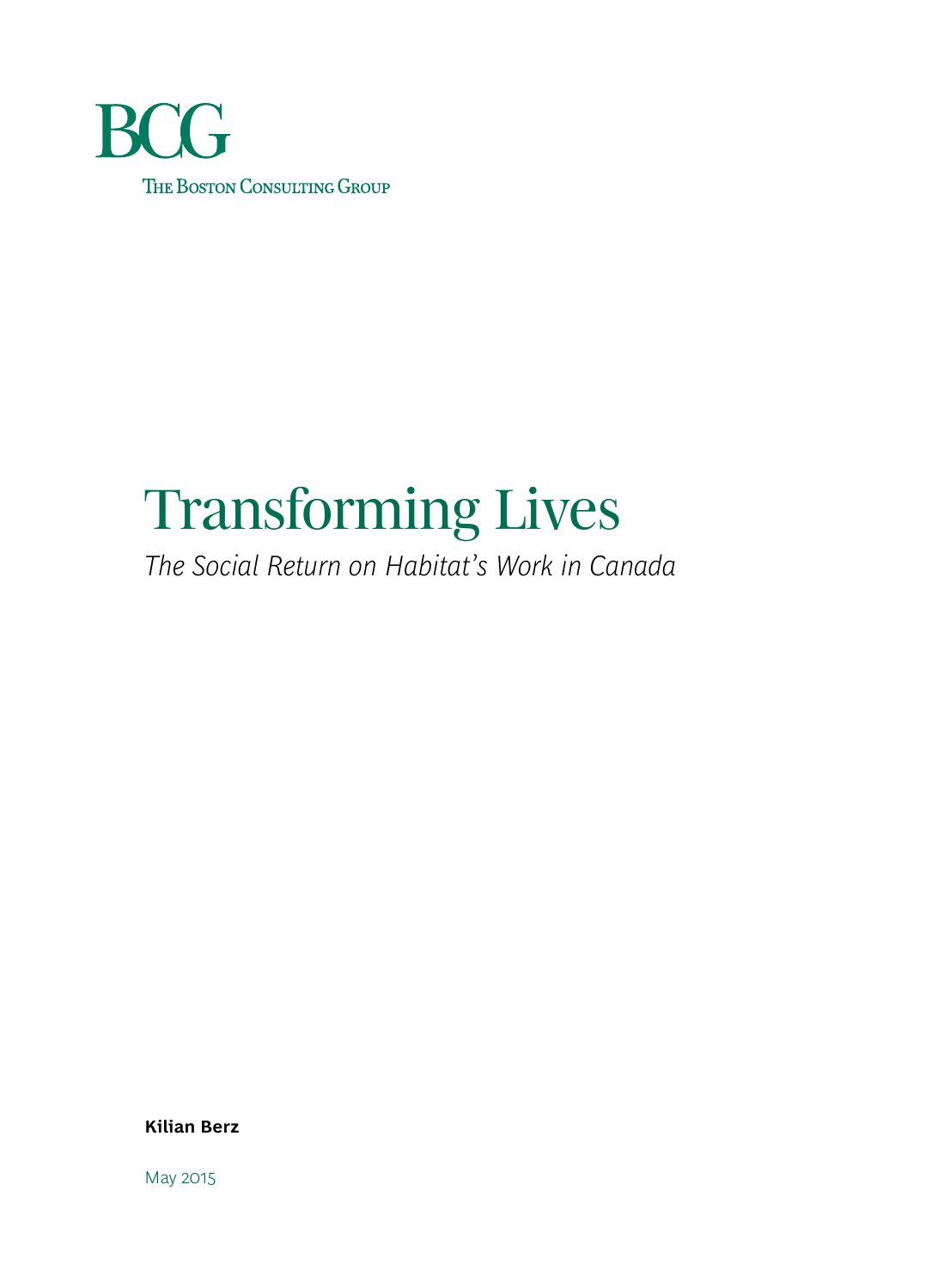# AT A GLANCE

For 30 years, Habitat for Humanity Canada (Habitat) has been tackling the issue of poverty by enabling families to access home ownership. The benefits of Habitat's program were witnessed by employees and volunteers, but the impact on society had not been analyzed. The Boston Consulting Group conducted a study to provide a quantitative assessment of the social return on investment (SROI) of Habitat.

### **A High-Impact Program**

BCG's assessment of Habitat's home-ownership program found that for every \$1 spent about \$4 of benefits accrue to society. This represents \$175,000 of total benefits per partner family and about \$39 million for the 221 homes built by Habitat in 2014.

### **Positive Outcomes for Families Across Many Dimensions**

Beyond the SROI, families reported high levels of well-being and positive change in many aspects of their lives, such as improved civic engagement.

### **A Unique, Low-Cost Delivery Model**

Habitat builds homes with donated labor and materials. It offsets costs and overhead through families' mortgage payments and ReStore operations' earnings.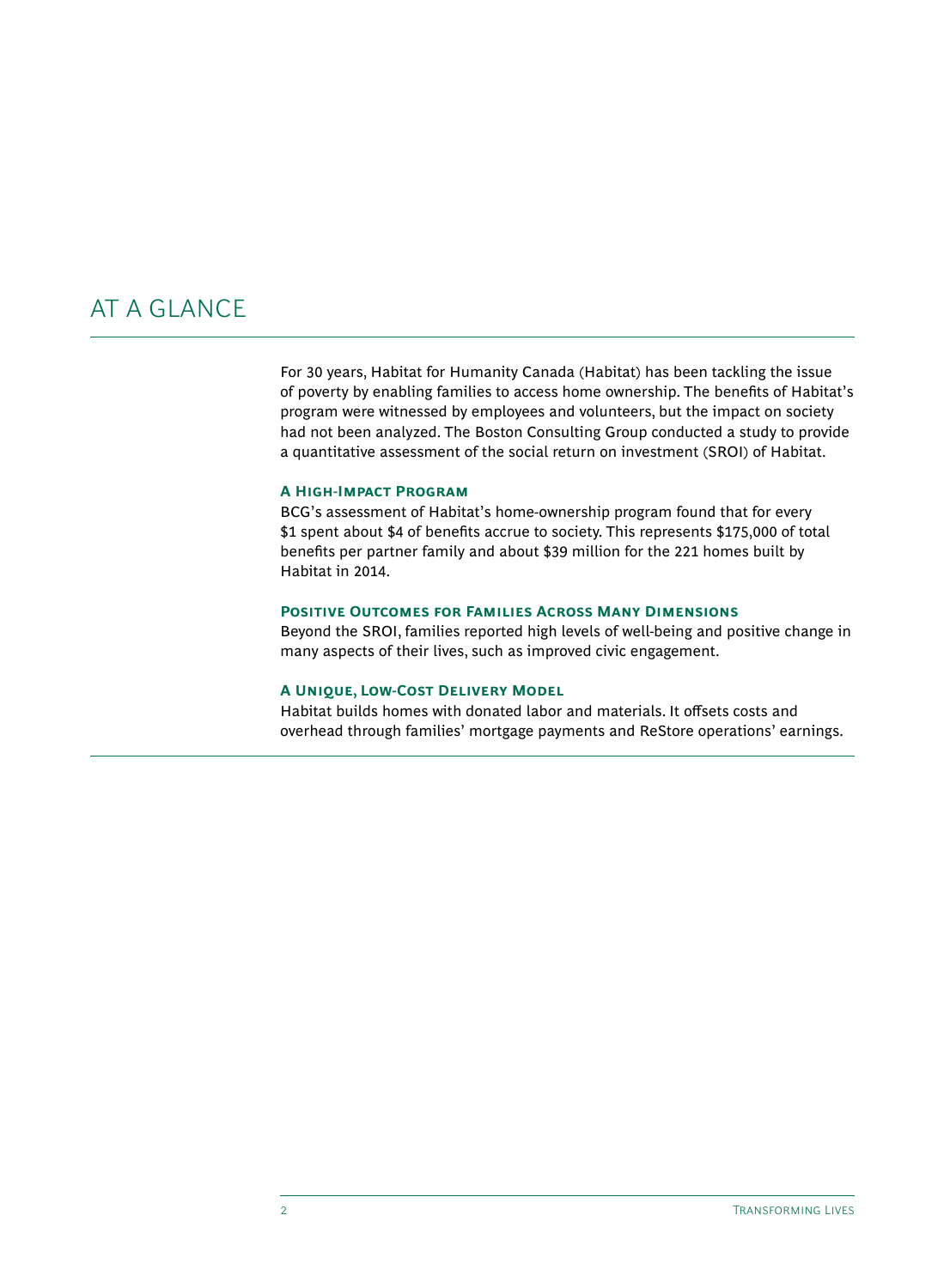**A** FFORDABLE HOUSING IS A critical issue for many developed countries. With rising real-estate prices in Canada, this issue has become increasingly prominent. Home ownership and housing affordability are two of the key determinants of economic well-being.

Over the past 30 years, Habitat for Humanity Canada (which is referred to in this report as Habitat) has sought to help families achieve first-time home ownership by making the cost of owning a house affordable.

Habitat has received testimonials from many families indicating that the home-ownership program has had a positive impact on many areas of their lives. The organization wanted to get a deeper understanding of this impact and of the benefits for Canadian society.

# About Habitat for Humanity Canada

Habitat is part of a global Habitat for Humanity network, which builds affordable housing and promotes home ownership as a means for breaking the cycle of poverty. In Canada, Habitat's work benefits both families in Canada and abroad. This study focuses on Habitat's work with families in Canada.

The domestic home-ownership program works to enable families to break the cycle of poverty through access to affordable ownership of a safe and decent home. Homes are built with the help of volunteers and community partners.

Habitat was established in 1985 and has since helped 2,700 families access affordable new homes. Across Canada, 57 local Habitat for Humanity affiliate operations enable the regional delivery of Habitat programs in all provinces and territories.

The program has four major steps:

- Select qualified families from a pool of applicants.
- Build houses in communities for these families using donated materials, volunteer labor, and a minimum of 500 volunteer hours contributed by each partner family.
- Provide families with mortgages and set payments at a maximum of 30 percent of gross household income; this approach helps families afford a home and, at

Habitat promotes home ownership as a means for breaking the cycle of poverty.

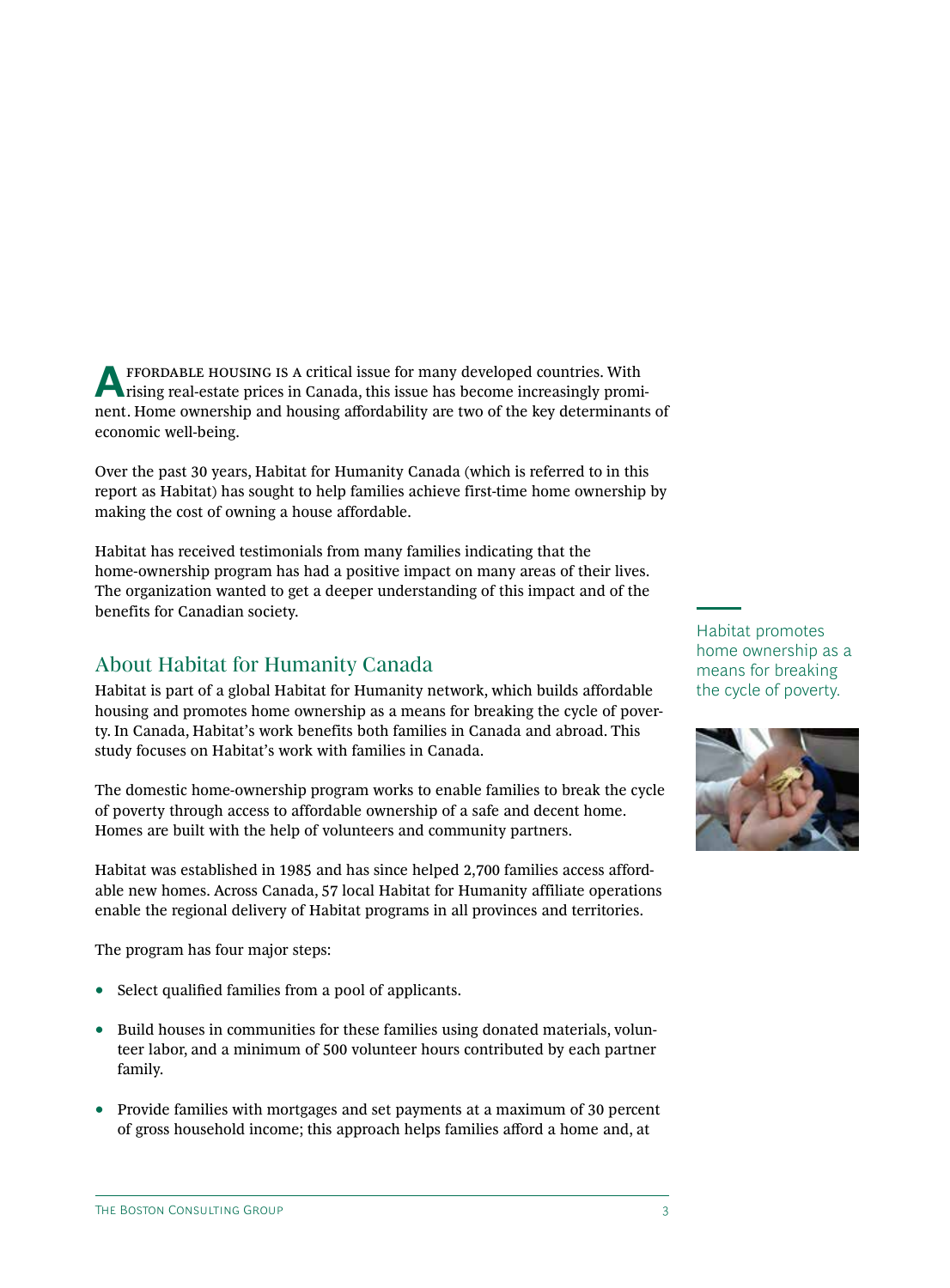the same time, ensures that they have the ability to meet their other financial needs and obligations.

• Have mortgages repaid over a period of 15 to 30 years. The proceeds from mortgages are reinvested in a fund known as the Fund for Humanity for other local Habitat projects.

### The Impact Assessment Process

The Boston Consulting Group drew on its experience with similar studies in the nonprofit sector to quantify the impact generated by Habitat on the families and society. We developed an extensive questionnaire to capture various indicators of well-being. The questions assessed employment quality, income level, health situation, civic engagement, financial literacy, and educational attainment of parents and children.

The families that participated in the Habitat program (partner families) and the families that did not participate (control families) were asked a parallel set of questions in the same order and with the same answer choices. Respondents in both groups were not known to BCG, nor were they preselected.

The partner families were interviewed in their community by Habitat affiliates. Interviewers used an online tool to read the questions and capture the responses. Approximately 200 partner-family interviews were conducted. The control families were reached through a household panel provided by the market research company IPSOS and screened for income and no home ownership; about 330 responses were completed and used for the purpose of analysis.

The study assessed the effects of the Habitat program on the partner families in two ways:

- By evaluating the changes across all of the indicators of well-being described above after moving into a Habitat home
- By comparing the indicators for the Habitat participants with those of the control families

In order to compare Habitat families with control families, control families were asked to respond to the questions by comparing their situation in the past 12 months to their situation "*x* years ago." The number of years, *x*, was generated on the basis of the Habitat data for the average time in a home for current partner families.

A weighting scheme was developed to eliminate the differences seen between partner and control families. The following four variables were selected to weight control group data: years in the house, household size, the number of parents in the household, and the type of living environment (for example, rural or urban).

The impact assessment was conducted at an average national level.

The proceeds from mortgages are reinvested in a fund known as the Fund for Humanity for other local Habitat projects.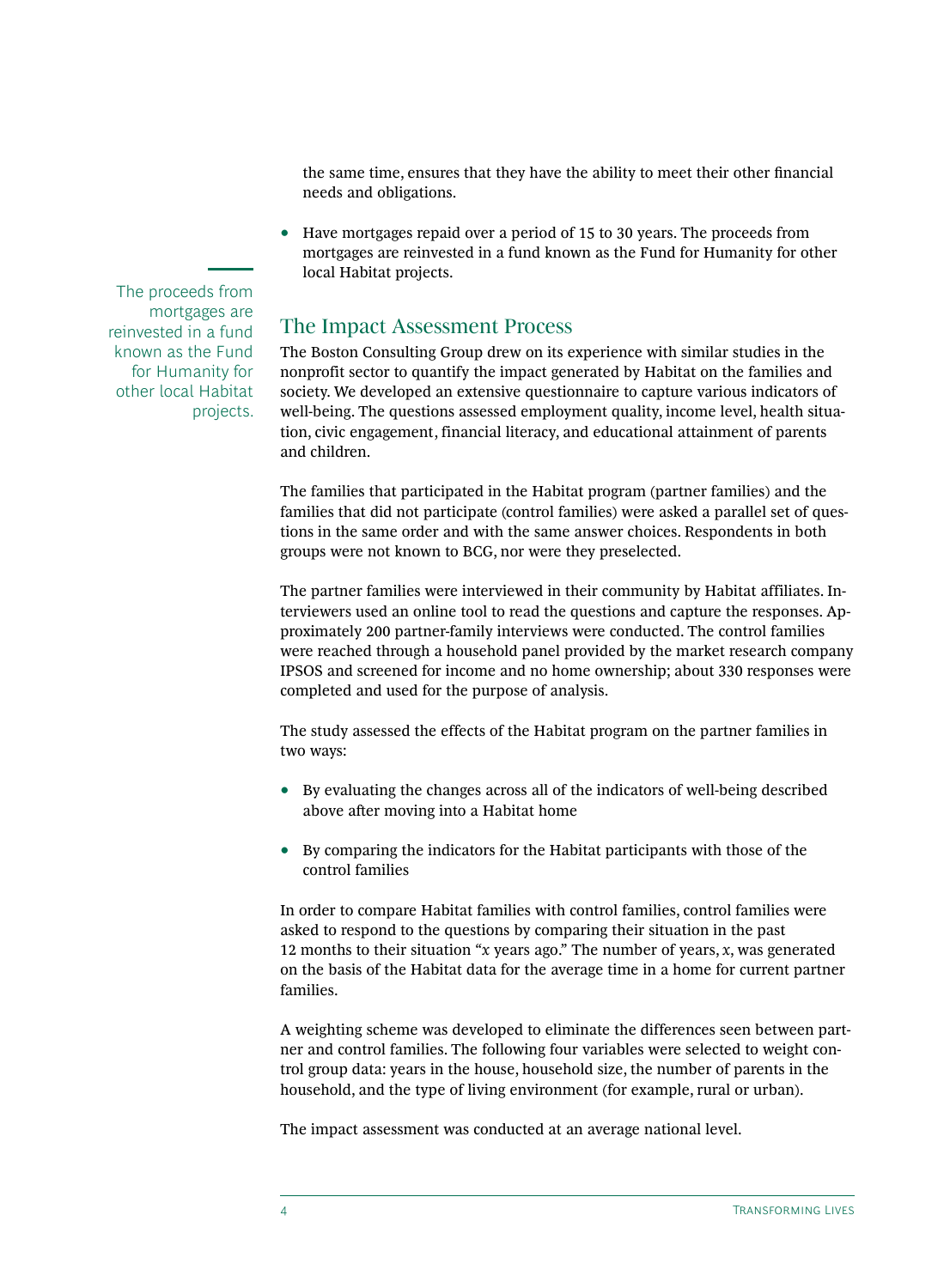# Partner Family Characteristics and Impact

Throughout the study, the impact of the Habitat program on partner families has been made clear across a wide variety of indicators.

The average partner family surveyed had the following characteristics:

- Moved into a Habitat home when the parents were 40 years old
- Moved into the home 6.4 years ago
- Had 2.1 children prior to moving into the Habitat home and 0.2 children were born after moving into the Habitat home
- Had an average household income of \$32,000

In addition, the survey found that the parents or a parent worked, on average, 39 hours per week and 25 percent of the respondents had two or more jobs; 41 percent of the households were single-parent families; and 37 percent of the families were previously in social or subsidized housing.

Control families had the following characteristics:

- The parents were 35 years old 6.2 years ago
- Forty-three percent were single-parent families
- The average household income was \$31,000
- Twenty-seven percent were in social or subsidized housing

In addition, the parents or a parent worked, on average, 35 hours per week, and 22 percent of respondents had two or more jobs.

A Habitat home provides stability for partner families and results in a higher level of well-being, compared with that of control families. (See Exhibit 1.) We found additional benefits across multiples dimensions:

- *Improved Access to Home Ownership.* All partner families became owners of their homes, compared with 20 percent of control families.
- *Increased Employment Quality.* Parents were able to work a stable number of hours across fewer jobs and earn more income.
- *Stronger Reduction in the Use of Food Banks.* Partner families reduced their use of food banks by 60 percent, compared with a 40 percent reduction by control families.
- *Improved Health Behaviors.* Partner families lowered the incidence of smoking. These families also displayed higher levels (in terms of frequency and time)

A Habitat home provides stability for the partner family and results in a higher level of well-being.



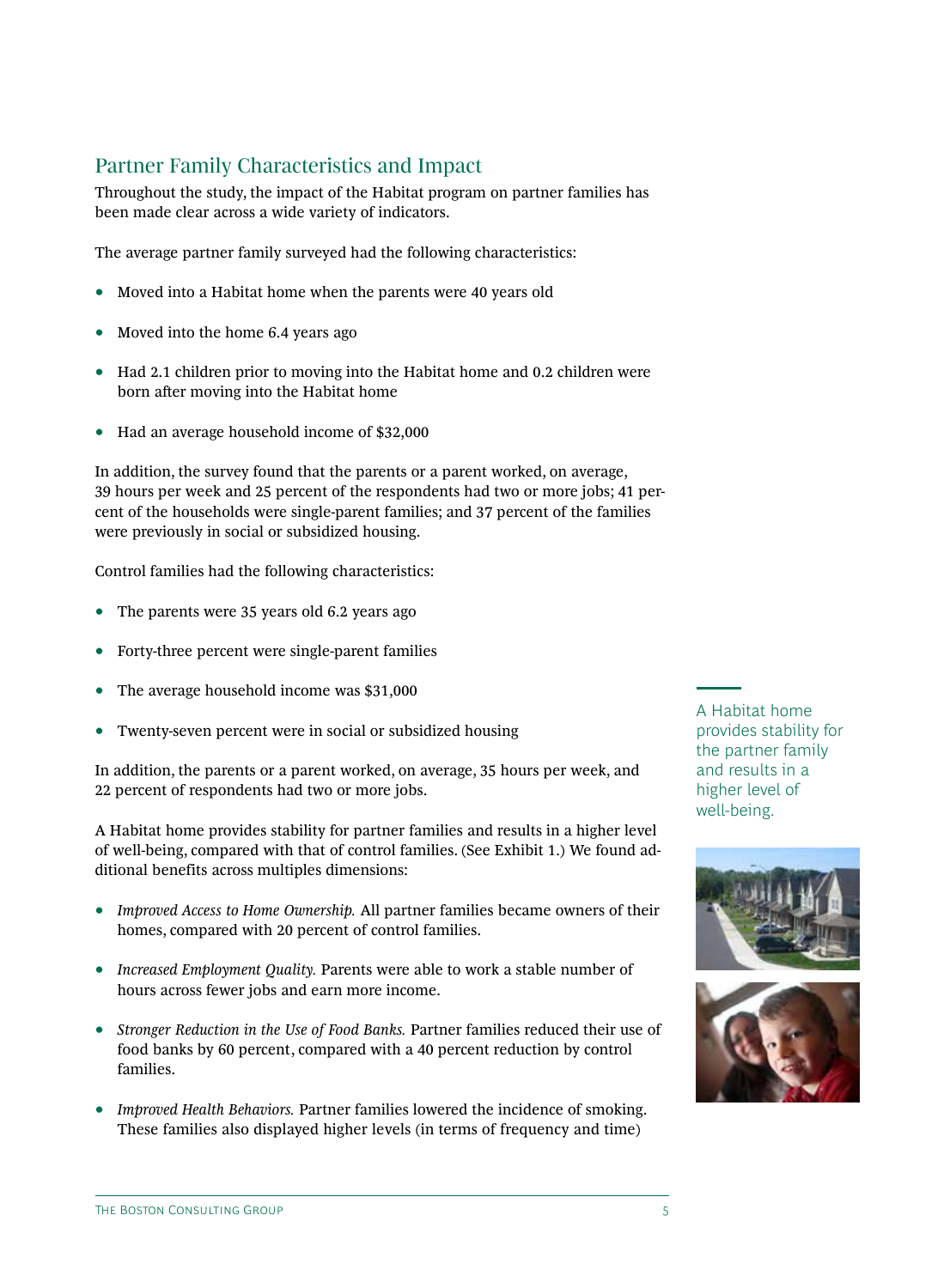

**Exhibit 1 | General Well-Being Is Higher for Partner Families**

of physical activity, compared with the average Canadian family.

- *Greater Engagement in the Community and Society.* Partner families were more active voters and volunteers in their community, compared with control families.
- *Better Educational Outlook.* The dropout rate for children in partner families is lower than that of children in control families. Additionally, the proportion of children in partner families who graduate with a bachelor's degree or better is greater than that of children who do so in control families.

### The Value of Habitat's Program to Society

In the context of this study, the benefit to society was quantified by estimating the increase in tax revenue from partner families and the decrease in social-assistance spending on participants in the Habitat program. The estimates were computed by assessing the difference between the trajectory of the partner families and that of the control families over two generations: habitat participants—the parents in the partner family—as well as the children growing up in a partner family. (See Exhibit 2.)

### **First-Generation Benefits**

Partner families see their annual income grow at an average rate of 5.2 percent,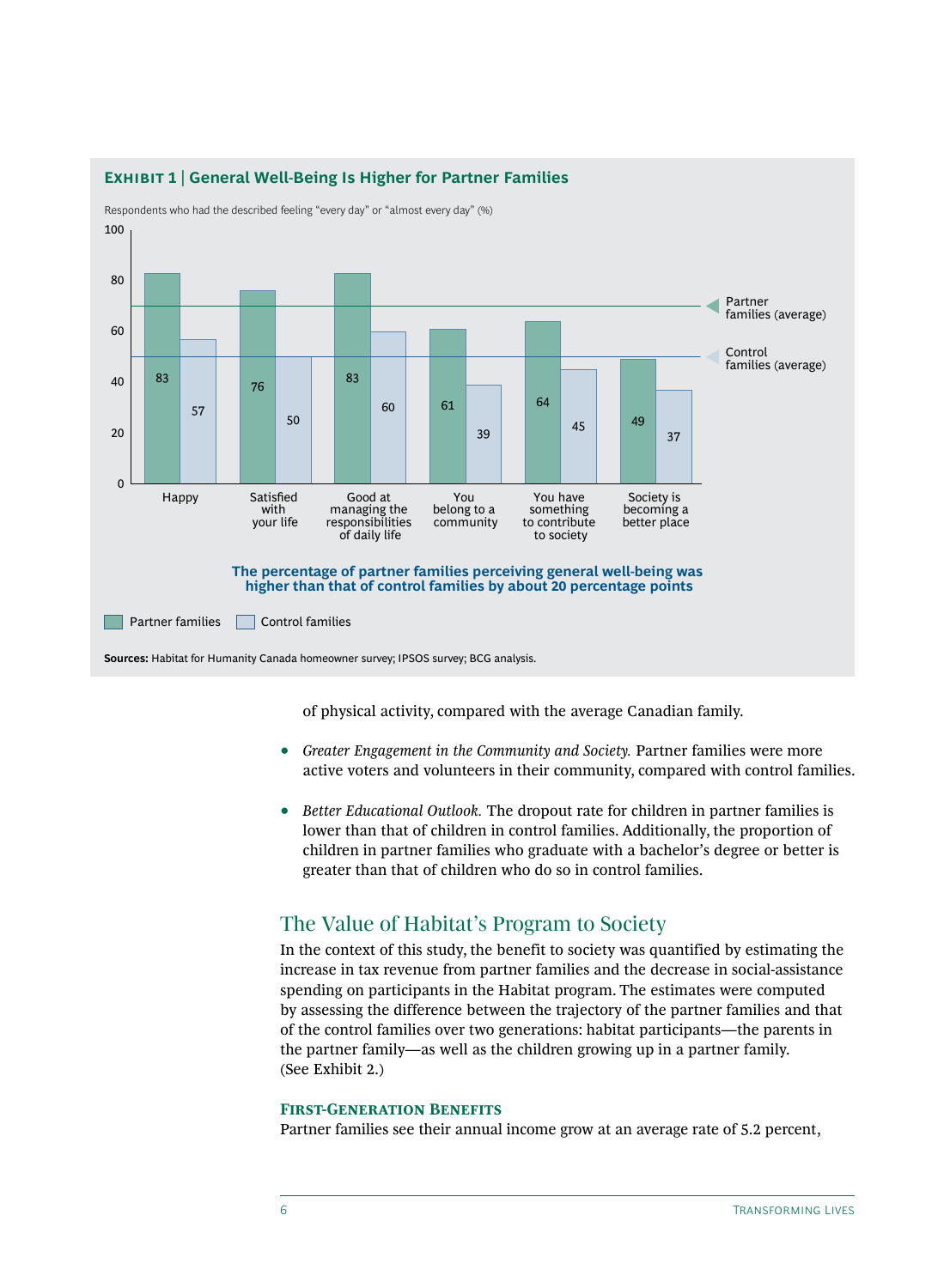

compared with 3.3 percent for control families. Society benefits from three types of incremental tax revenue from partner families after they move into a Habitat home:

- Federal income tax
- Provincial income tax
- Sales tax

Note that a Canadian blended average takes into account the various rates for provincial income tax and sales tax.

Over a period of 25 years, the first generation creates a net present value (NPV) of \$52,000 to society. In order to determine the net present value of future societal benefits, a discount rate of 3.6 percent was employed, which was equivalent to the ten-year average return of a 30-year Bank of Canada bond.

In addition to incremental tax revenues, societal benefits from first-generation participants include the reduction in social housing. During the time of the survey, all partner families that were in social housing before Habitat have accessed home ownership. Control families witnessed an attrition rate of 3 percentage points, with 24 percent of families still in social housing today. The source of value is mainly de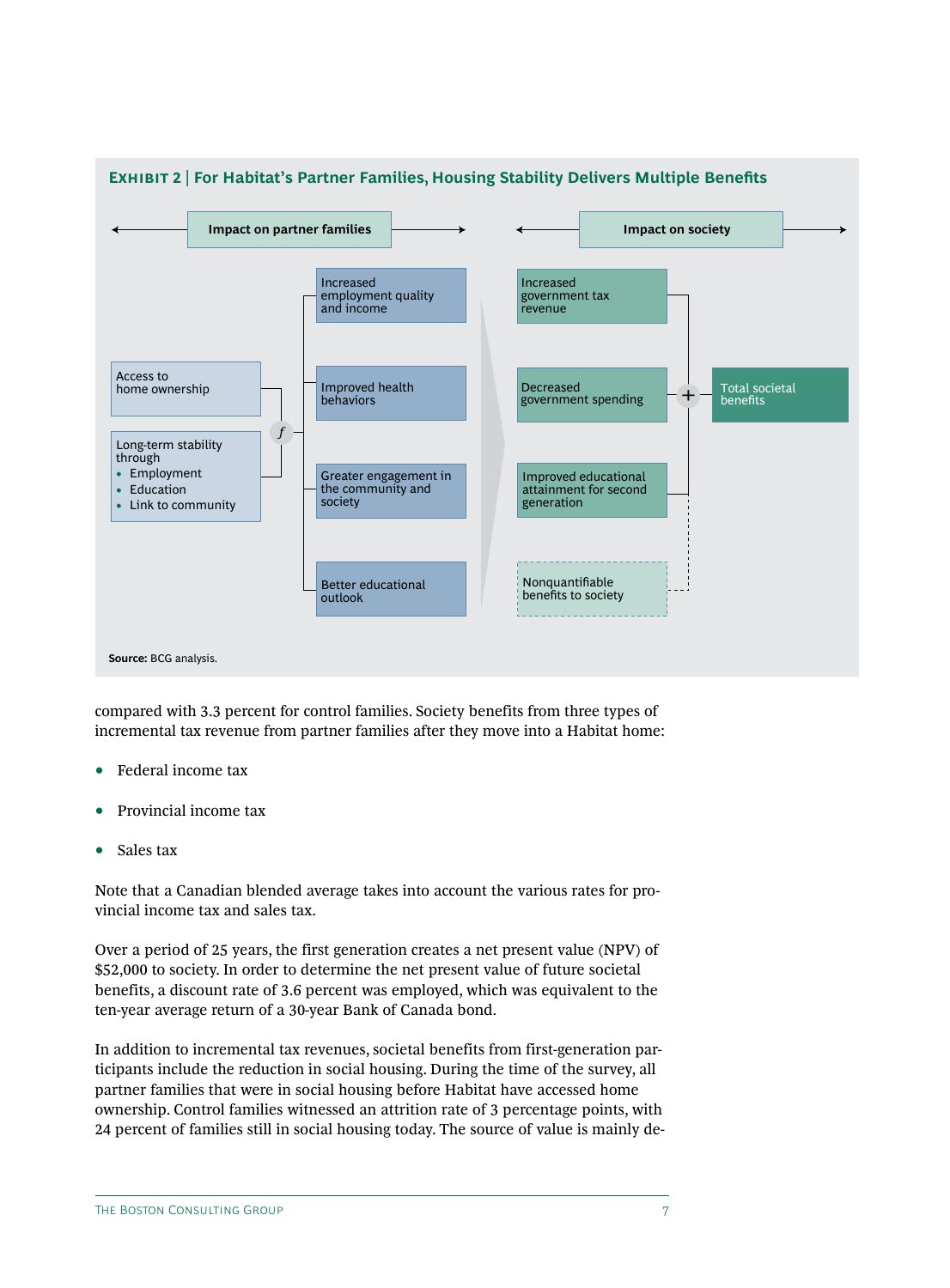rived from the reduction in government spending for social housing. For families in the Toronto area, moving out of social housing also increases municipal tax revenues. Over 25 years, the NPV benefit to society is approximately \$32,000.

Overall, the NPV of societal benefits is \$84,000 per family living in a Habitat home.

### **Second-Generation Benefits**

Habitat has long believed that stability in a household could yield better outcomes for children's educational achievements. Although all children from partner families do not pursue post-secondary education, the children in partner families distinguish themselves from the children in control families in two ways:

- A lower high-school dropout rate
- A greater percentage earning a bachelor's degree or higher

The benefits to society from a better educated second generation were calculated using information from Statistics Canada for average income and transfer payment by educational attainment. Three sets of values were used to quantify the benefits to society:

- Incremental tax revenue, estimated by federal and provincial governments and calculated in the same manner as that for the first generation
- Reduced transfer revenue
- Incremental post-secondary costs, due to the longer time in school for children from partner families

Societal benefits from the second generation were calculated on the basis of the average number of 2.3 children per household over 45 years and discounted at the same rate (3.6 percent) as for the first generation. The total second-generation impact is \$69,000 per partner family.

Overall, the measured value of the first and second generation is about \$150,000 over a lifetime. In order to assess the other elements that were not quantified, we assumed that an additional 15 percent benefit to society can be generated if all the other value drivers were quantified. Hence, the total estimated value to society that Habitat generates per family is about \$175,000. (See Exhibit 3.)

# The Cost to Deliver a Habitat Home

The cost to deliver a home is determined by four main factors:

- Building costs, including the cost of acquiring the land, commissioning, building materials, and paid labor
- Habitat's overhead costs at the national level and for the 57 affiliates throughout the country

The net average cost to deliver a Habitat home has been \$45,000.



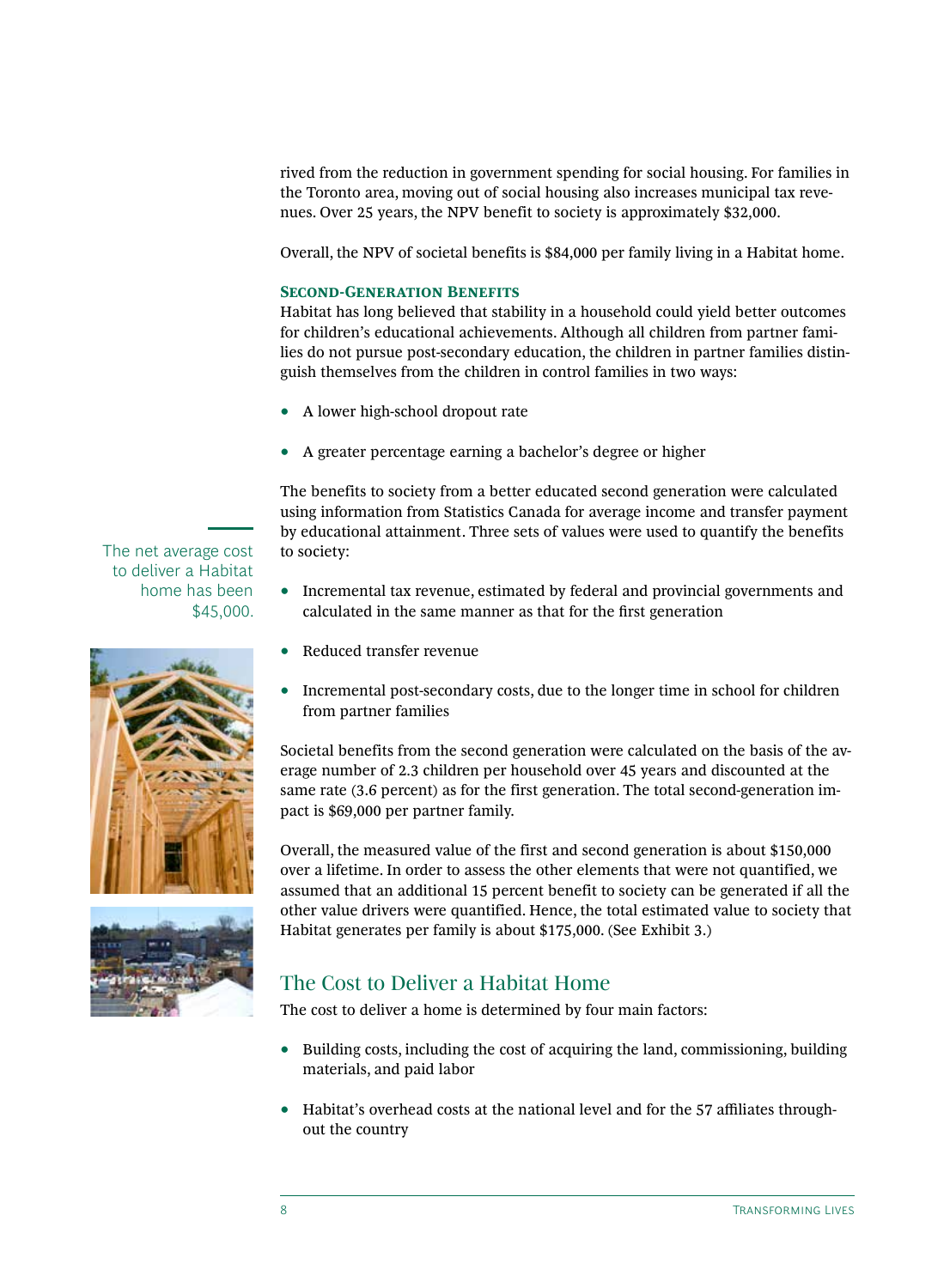

# **Exhibit 3 | Habitat Generates \$175,000 in Societal Value for Every Partner Family That**

- ReStore operations' profit contribution
- Mortgage payment streams into the Fund for Humanity

As part of this study, we determined that from 2011 through 2014, the average cost to build a home was \$230,000. This was calculated by assessing approximately 300 building sites across Canada.

Overhead costs reached an average of \$84,000 per house, attributable mainly to the cost of local Habitat affiliate operations. Those costs represented all nonconstruction expenses incurred by Habitat or affiliates for the execution of the domestic home-ownership program. However, costs were significantly reduced owing to the earning contribution generated by ReStore operations of \$64,000 per house.

After houses are built, partner families pay back mortgages through the Fund for Humanity, which reinvests the proceeds into future building activities.

The net average cost to deliver a home, therefore, has been \$45,000. This figure represents the average building costs and could be reduced through several levers on a case-by-case basis. Such levers include using donated land and building multifamily dwellings. (See Exhibit 4.)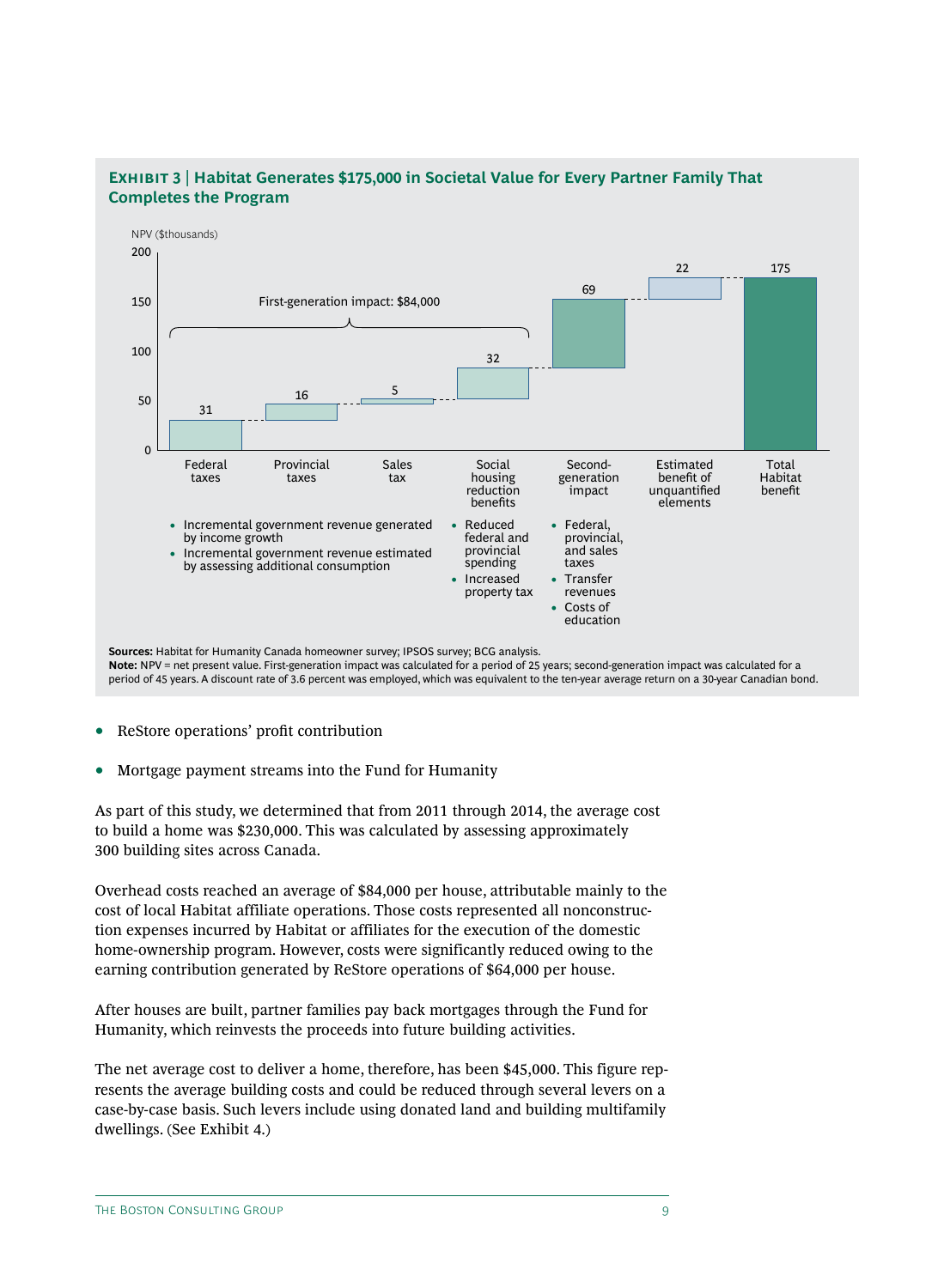

### **Exhibit 4 | Three Key Components of the Habitat Business Model Keep the Cost of Delivering Homes Low**

**Sources:** Habitat for Humanity Canada's financial statements; BCG analysis.

### The Areas for Refinement

Although this study outlines the largest value drivers of the Habitat program, additional benefits exist and could be quantified at a future point. Several unquantifiable benefits also exist and need to be kept in mind when assessing the total societal impact of the program.

Additional quantifiable benefits include the following:

- The amount of revenue and major expenses that move from a shadow economy to the official economy
- The value of home equity at retirement
- The increases in municipal taxes through the development of rezoned land

Unquantifiable benefits include the following:

- A more developed and durable connection to their neighborhood and society for parents and children
- A sense of responsibility to meet mortgage and maintenance payments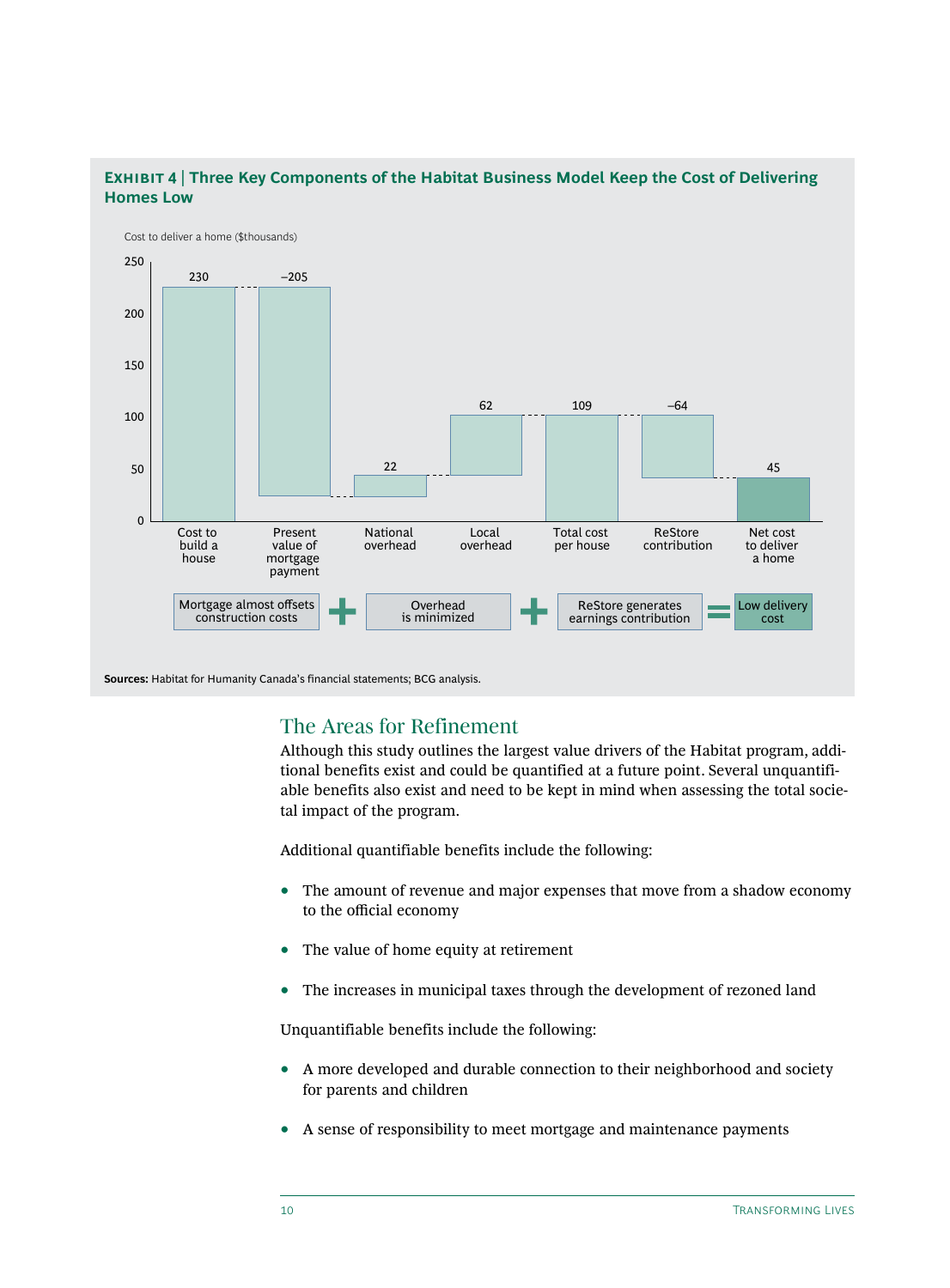- Reduced psychological distress through a more stable living environment
- Increased proximity among family members

## **Conclusion**

Habitat's domestic home-ownership program improves participants' lives:

- Stable housing provides a foundation for parents' employment stability and income, children's educational attainment, and a family's health and civic engagement.
- Access to home ownership helps families build equity over time.

Habitat home ownership generates a societal return of \$175,000 per partner family. Over the past 30 years, Habitat has enabled more than 2,700 families to access home ownership in Canada, for a total combined benefit to society of \$470 million. This value is driven by:

- Increased tax revenue from partner families
- Reduced usage of social housing
- Improved educational outcomes for children growing up in Habitat home

Habitat has two key assets that allow it to scale its model and build a strong case for support. First, mortgage payments from families enable Habitat to expand through the reinvestment of those proceeds. Second, overhead costs are minimized, as ReStore operations provide revenue to affiliates to offset local operating costs. Both of these elements allow Habitat to contain the cost to deliver a home to a family.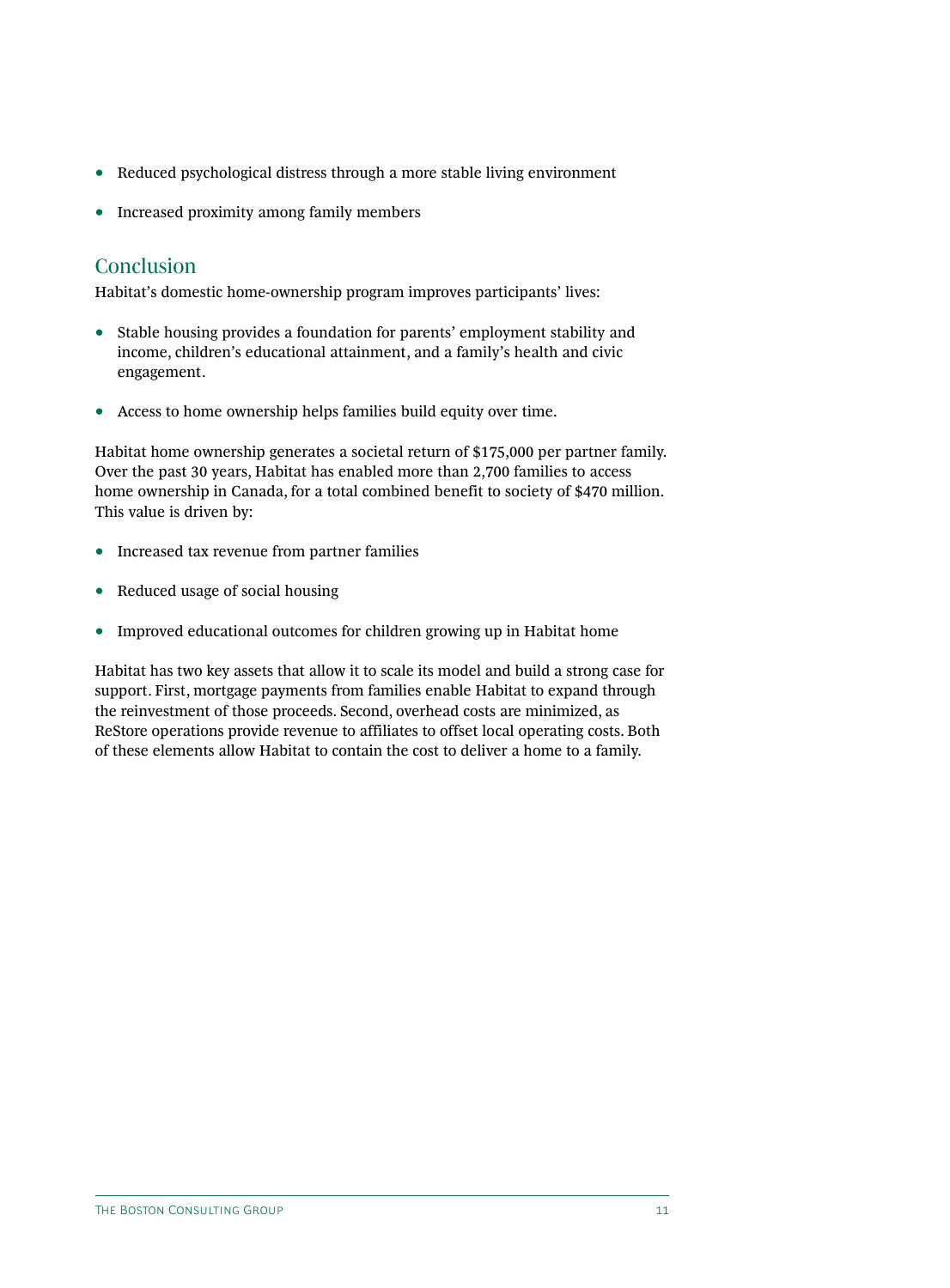# Summary of Key Findings

In 2014, Habitat for Humanity Canada (Habitat) approached The Boston Consulting Group (BCG) in Canada to quantify the impact of its domestic home-ownership program on society. BCG has helped leading Canadian nonprofit organizations assess the impact of their programs on society.

BCG's assessment of Habitat's home-ownership program found that for every \$1 spent about \$4 of benefits accrue to society. This represents \$175,000 of total benefits per partner family and about \$39 million for the 221 homes built by Habitat in 2014. (See the exhibit below.)

BCG has developed a view into the societal benefits of Habitat's homeownership program. The study assessed the effects of the Habitat

program on partner families in two ways: by evaluating the changes in well-being after moving into a Habitat home and by comparing the wellbeing indicators of the Habitat families with those of the control families. This study is the first step in quantifying the impact of Habitat's programs.

The outcome of this study validates the hypothesis that the stability provided by moving into a Habitat home creates benefits in multiple aspects of the families' lives. Partner families report high levels of wellbeing after moving into their Habitat homes and show improvements in the following areas:

• *Improved Access to Home Ownership.* All families accessed home

# This represents a cumulative benefit to society of \$39 million Habitat built 221 homes in Canada in 2014 On average, Habitat generates \$175,000 of benefits to society per partner family Spending Return to society For EVERY dollar spent toward a building, \$4 are returned to society **Source:** BCG analysis. **Habitat for Humanity Canada's Home-Ownership Program Delivers a \$4 Return for Every \$1 Spent**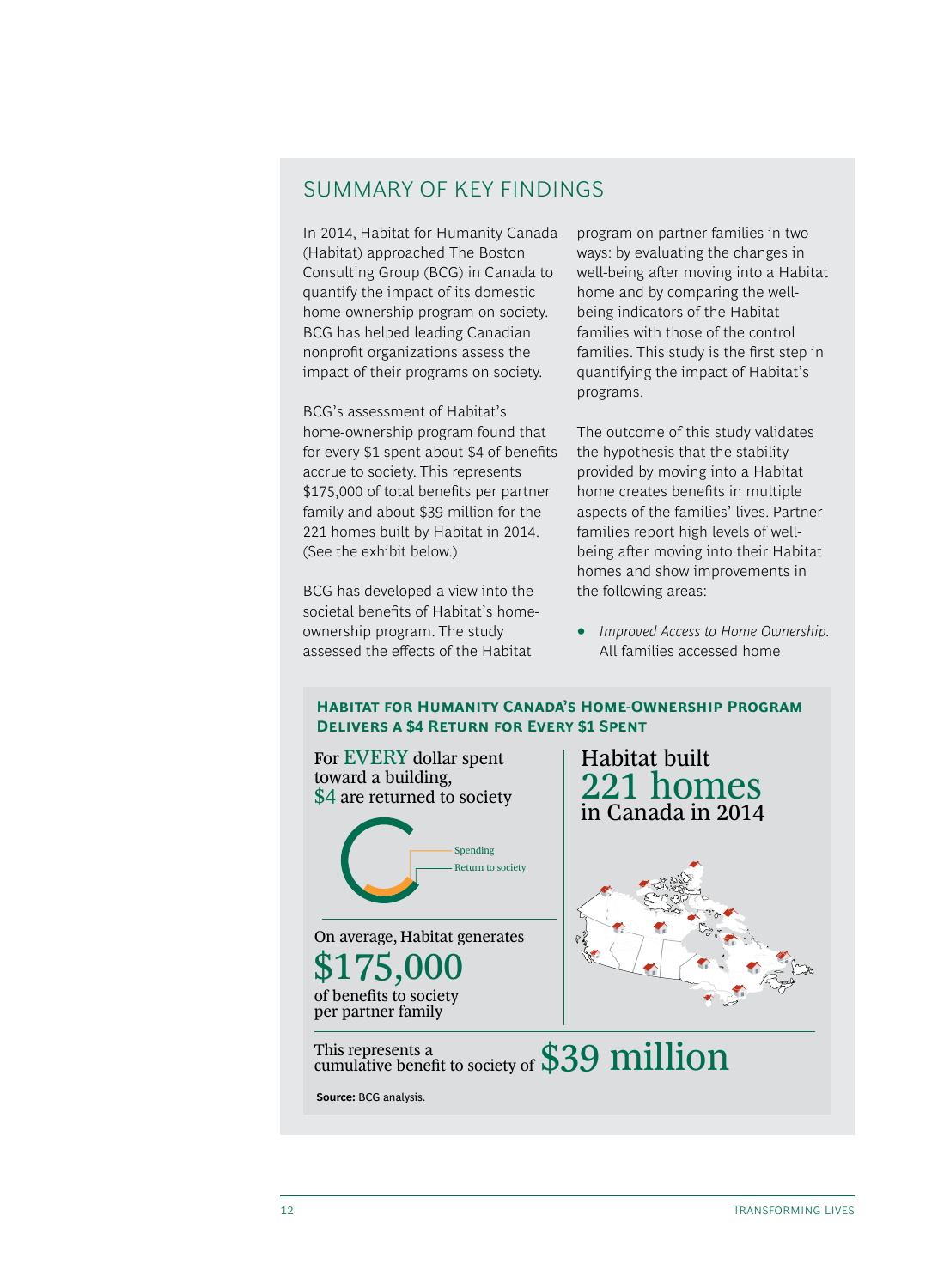ownership, compared with only 20 percent of the control families.

- *Increased Employment Stability.* Families reported more stable employment with a stronger increase in income, compared with control families.
- *Stronger Reduction in the Use of Food Banks.* Partner families reduced their use of food banks by 60 percent, compared with only a 40 percent reduction by control families over a six-year period.
- *Improved Health Behaviors.* Partner families lowered their incidence of smoking.
- *Greater Engagement in the Community and Society.* Partner families showed higher participation in election and volunteer work, as well as a higher level of donation to charity, than the control families.
- *Better Educational Outlook.* Partner families had fewer dropouts and more children who earn a bachelor's degree or higher.

The benefits to society are assessed on the basis of the differences between the partner families and control families. Two main drivers create value to society: the benefits

created by the first generation of Habitat families (that is, the parents in the household) and the benefits created by the second generation (that is, children growing up in the household). The benefits to society of building a Habitat home are significant:

- The net present value of the benefits generated by a family accessing home ownership through Habitat is \$175,000.
- Every \$1 invested in the program yields approximately \$4 in return to society.
- Throughout 2014, the cumulative benefit of the 221 homes delivered was \$39 million of economic value to society.

This positive impact can be contrasted with a relatively low cost of \$45,000 for Habitat to construct a home. In addition to those quantifiable benefits, there is a series of nonquantifiable benefits—for example, general well-being, mental health, and dignity—that arise from home ownership.